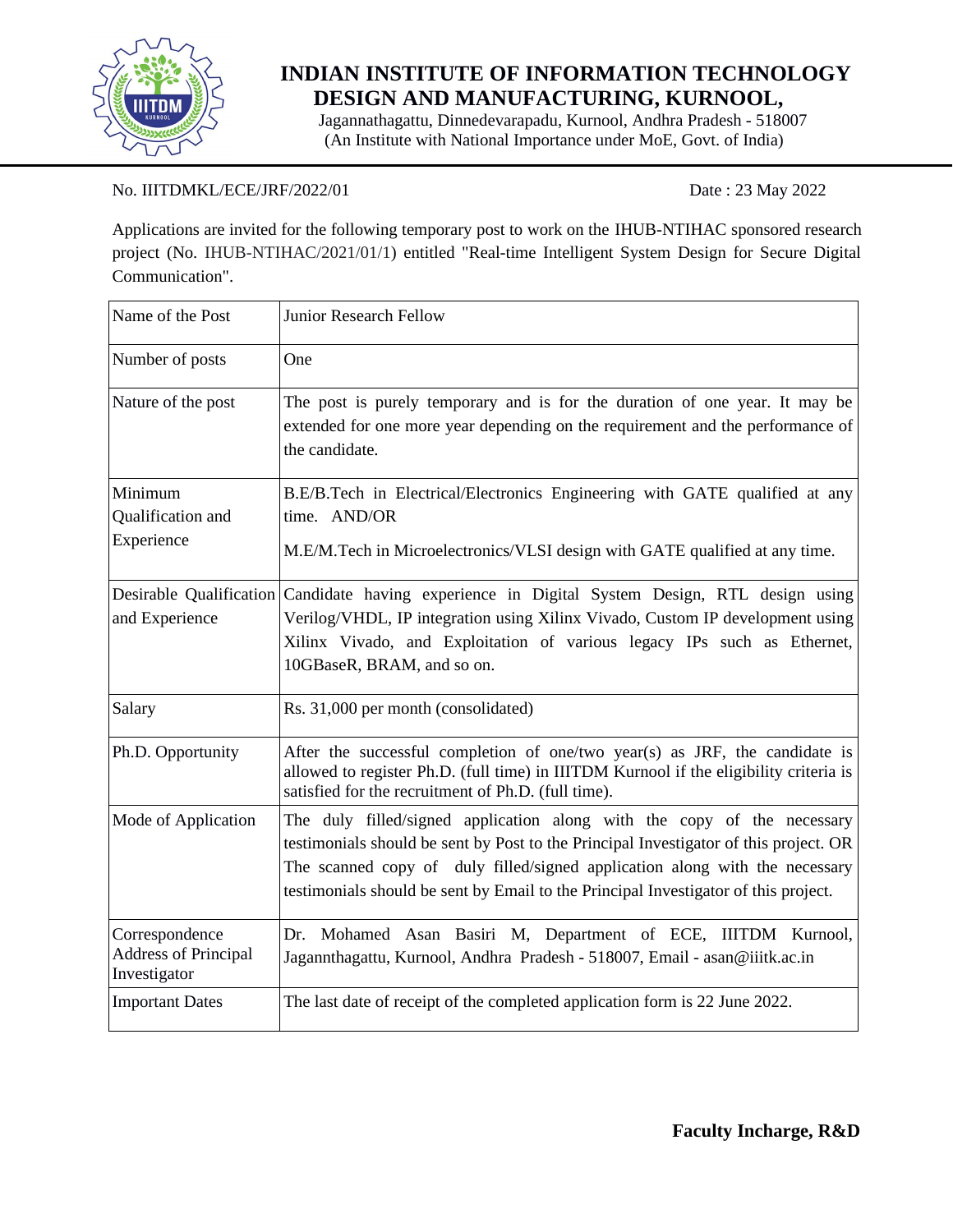#### **Instructions to the Applicants:**

1) The post is purely temporary and is for the duration of one year. It may be extended for one more year depending on the requirement and the performance of the candidate.

2) Only short-listed applicants will be called for the written test followed by an interview.

3) Applicants who do not meet the required qualification will not be called for the interview. The institute reserves the right to fix suitable criteria for short listing of eligible candidates satisfying qualification and experience.

4) No interim correspondence / inquiries will be entertained from the candidates in connection with the process of shortlisting.

5) The candidate is responsible for the correctness of the information provided in the application. If it is found at a later date that any information given in the application is incorrect / false the candidature / appointment is liable to be cancelled / terminated. Incomplete/ partially filled application forms/ application without the supporting documents will not be considered.

6) Applications which are not strictly as per the format given will be summarily rejected.

7) Canvassing in any form will disqualify the candidature of the applicant.

8) No TA/DA will be provided to attend the written test/interview.

9) The original testimonials will be verified at the time of written test/interview.

10) The shortlisted candidates will be intimated through Email.

11) Applicants are requested to look at website of IIITDM Kurnool ([www.iiitk.ac.in](http://www.iiitk.ac.in/)) from time to time for information, updates etc. Updations, if any will be published on the website only and not in newspaper.

**Faculty Incharge, R&D**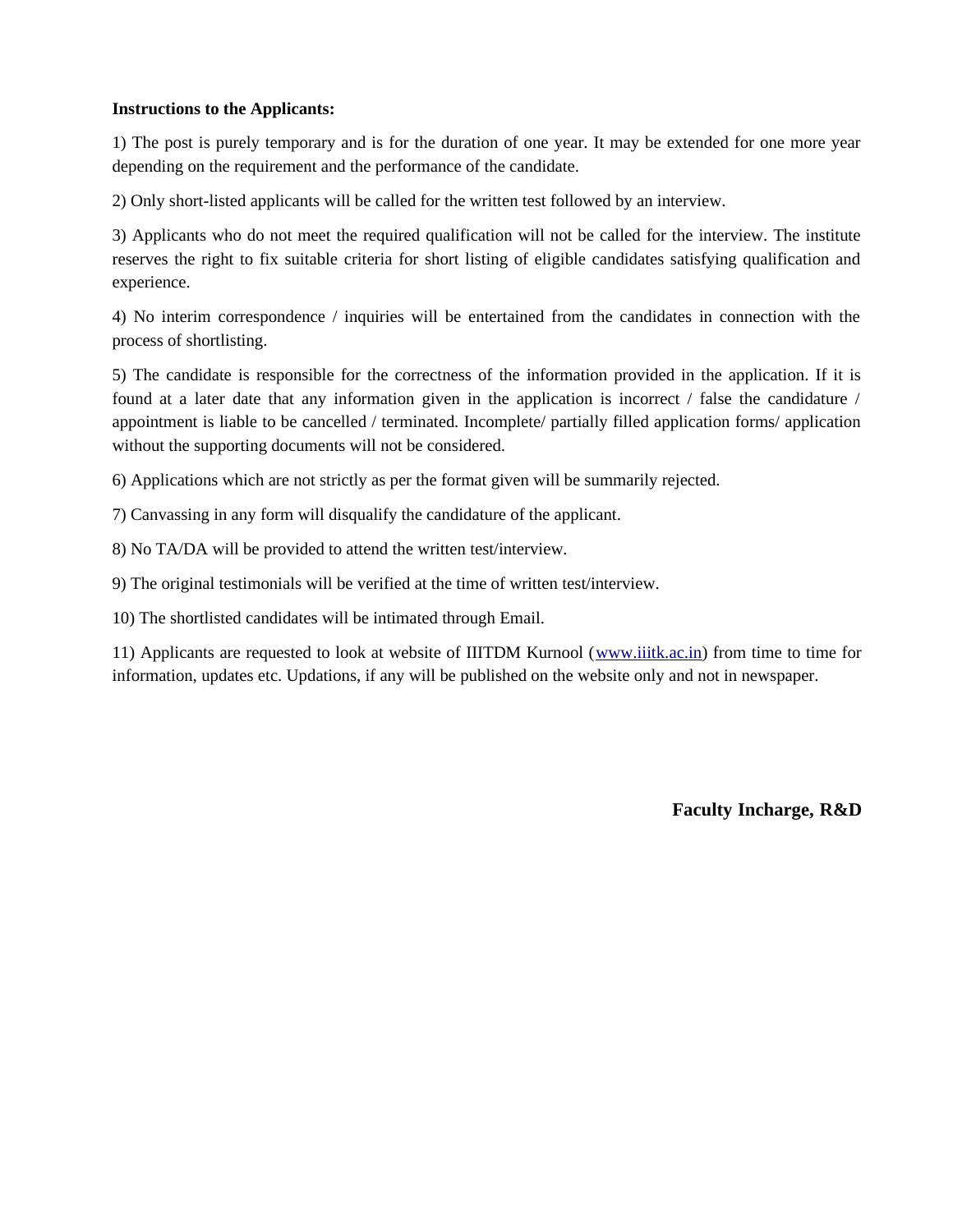

# **INDIAN INSTITUTE OF INFORMATION TECHNOLOGY DESIGN AND MANUFACTURING, KURNOOL,**

 Jagannathagattu, Dinnedevarapadu, Kurnool, Andhra Pradesh - 518007 (An Institute with National Importance under MoE, Govt. of India)

## **Application for the recruitment of the post "Junior Research Fellow" to work on the IHUB-NTIHAC sponsored research project in the department of Electronics and Communication Engineering, IIITDM Kurnool**

| 1.  | Name of the Candidate                                                         |                                                                             |
|-----|-------------------------------------------------------------------------------|-----------------------------------------------------------------------------|
| 2.  | Date of Birth                                                                 |                                                                             |
| 3.  | Marital Status                                                                | SINGLE/MARRIED                                                              |
| 4.  | Gender                                                                        | <b>MALE/FEMALE</b>                                                          |
| 5.  | Nationality                                                                   |                                                                             |
| 6.  | Community                                                                     | GEN/OBC/SC/ST<br>(Attach the necessary proof if the category is OBC/SC/ST.) |
| 7.  | PwD                                                                           | YES/NO<br>(If YES, attach the necessary proof.)                             |
| 8.  | Email                                                                         |                                                                             |
| 9.  | Phone/Mobile Number                                                           |                                                                             |
| 10. | Permanent<br><b>Address</b>                                                   |                                                                             |
| 11. | Address for<br>Communication                                                  |                                                                             |
| 12. | Particulars of the GATE<br><b>GATE Score</b><br>Year of Passing<br>Department |                                                                             |

## 13. Academic Record

| Certificate/<br>Degree     | Specialization | Name of the Institute | Name of the Board/<br>University | Year of<br>Passing | Percentage/<br>CGPA |
|----------------------------|----------------|-----------------------|----------------------------------|--------------------|---------------------|
| <b>SSLC</b><br>$(10^{th})$ |                |                       |                                  |                    |                     |